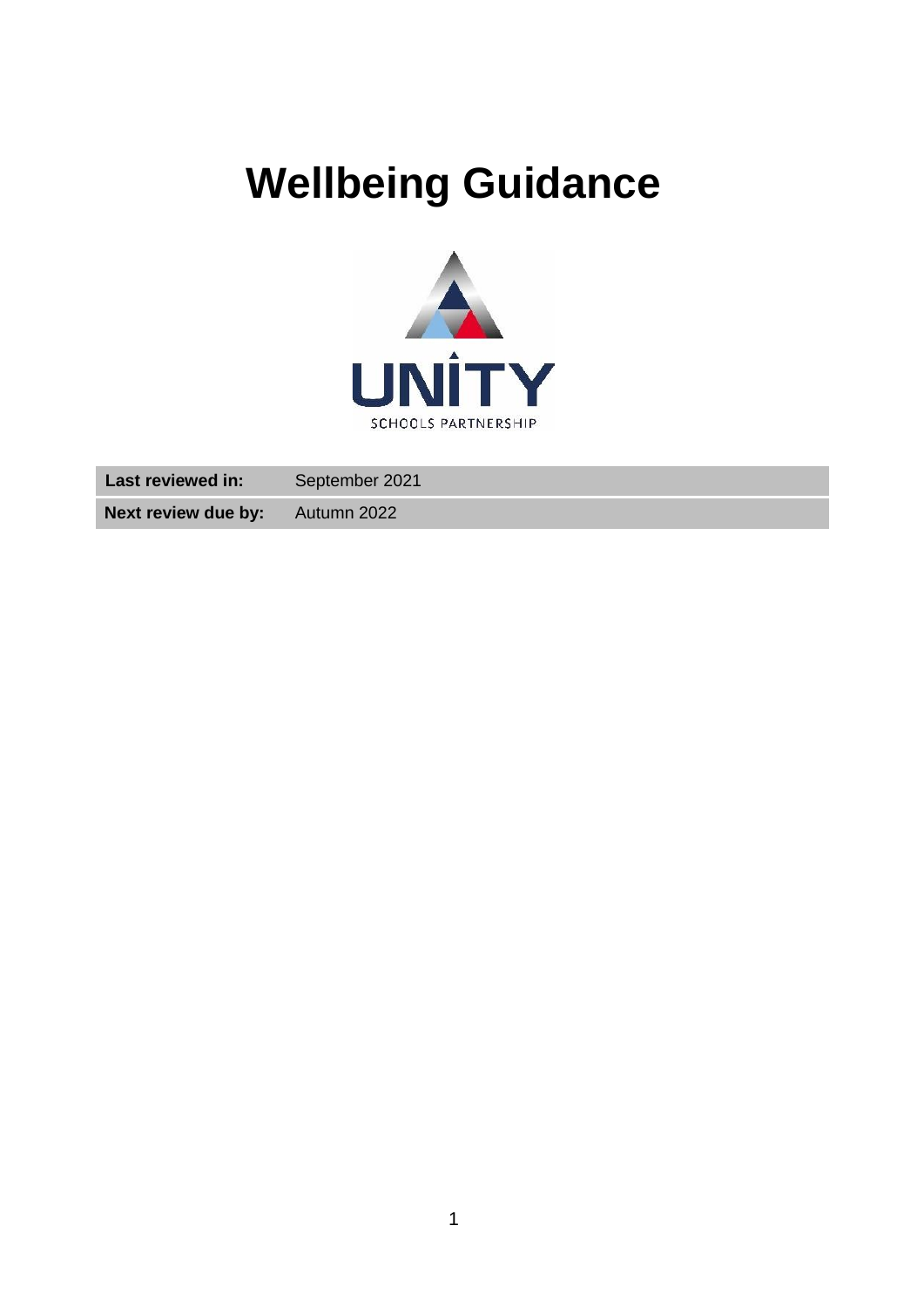# Contents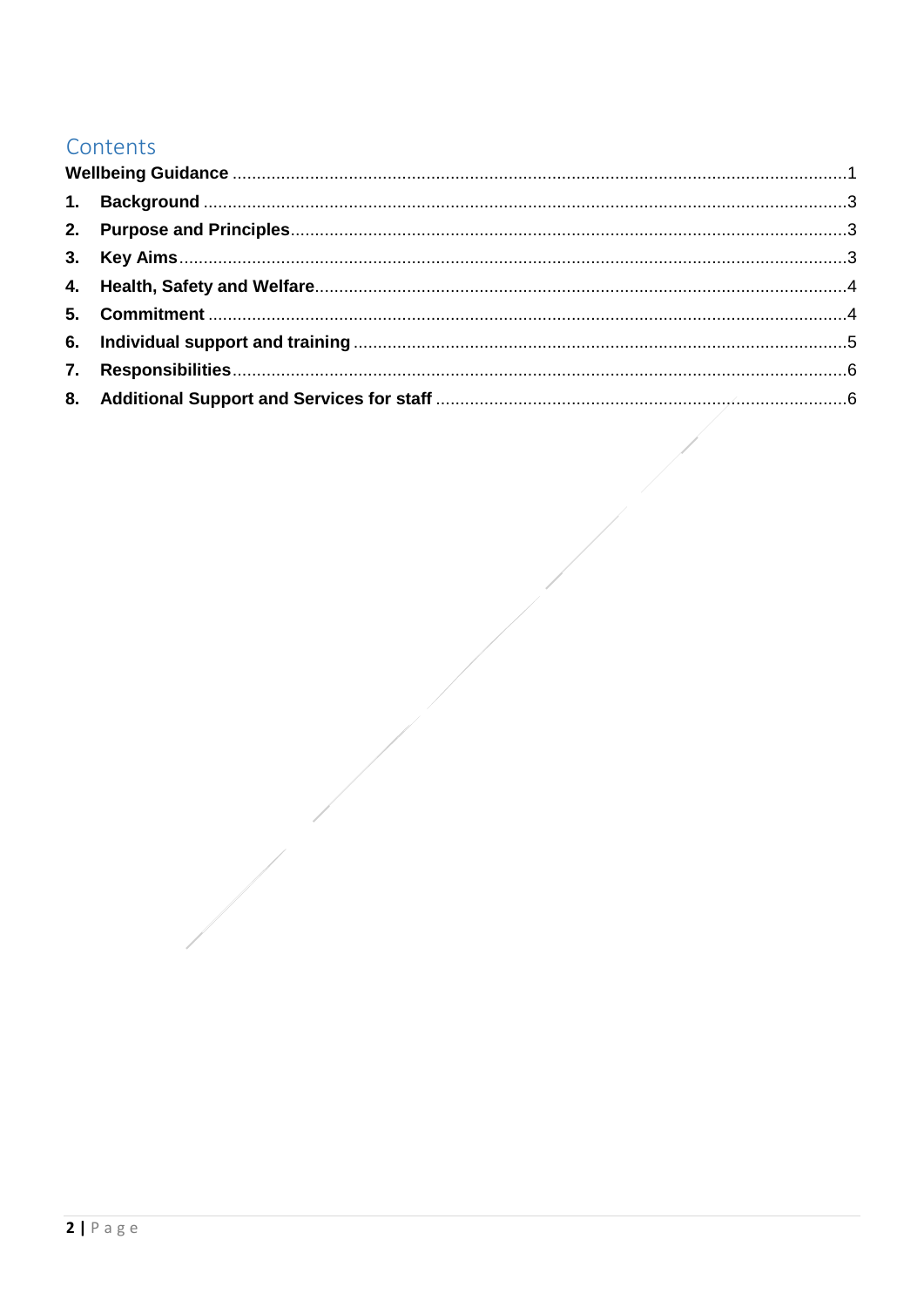# <span id="page-2-0"></span>**1. Background**

The Unity Schools Partnership ("the Trust") is a growing partnership of schools located on the Suffolk, Essex, Cambridgeshire borders. Our model is about creating inter-dependence between our central team and schools, while each school retains its own individual identity and character. All our schools and central team however, subscribe to a set of shared values, principles and operational processes that ensure quality education for all our young people.

Our central belief is that every young life is special; open to possibility, gifted with the potential to change the world for the better but also bound by the limits of their own circumstances. Our ambition is to unlock the potential of all children, remove the barriers to aspiration and ensure that all our children succeed

As new schools join the Trust, a strong central Leadership team has been appointed in recent years to ensure that all curriculum requirements can be met and to support and develop staff colleagues across the Trust.

# <span id="page-2-1"></span>**2. Purpose and Principles**

The Trust's Board of Directors is committed to ensuring that positive steps are taken in the central team and all Trust schools to promote a healthy work-life balance for all staff colleagues.

The purpose of this guidance is to ensure that Trusts' Leaders both in schools and the central team, recognise the importance of ensuring that staff colleagues enjoy a reasonable balance between their working life and the demands of home, family and other interests and commitments.

An acceptable work-life balance will be different for each employee and will be different at different times in their career. It is not in the interest of either the trust or the individual member of staff to work to the detriment of his/her health.

Excessive work without rest and recreation is not conducive to efficient or effective working. Staff wellbeing is important in maintaining a positive atmosphere in the workplace.

The Trust's central Leadership team and school Leaders across the Trust recognise and accept that employees are not obliged to work in school beyond their contracted hours, although teachers are expected to complete preparation, planning and assessment beyond the school day.

A healthy work-life balance for all staff colleagues will help the Trust's schools and central team to:

- Attract and retain the calibre of staff needed for an outstanding education system;
- Improve Leaders effectiveness by actively reducing staff absenteeism and turnover;
- Develop a highly motivated workforce, with good morale and the ability to deliver outstanding teaching and learning for our children;
- Improve team work, staff development and co-operation by effectively distributing leadership and creating new leaders;
- Avoid consistent excessive hours of work which can reduce staff effectiveness

# <span id="page-2-2"></span>**3. Key Aims**

The key aims of Governors and Leadership in the central Team and Trust schools will be to: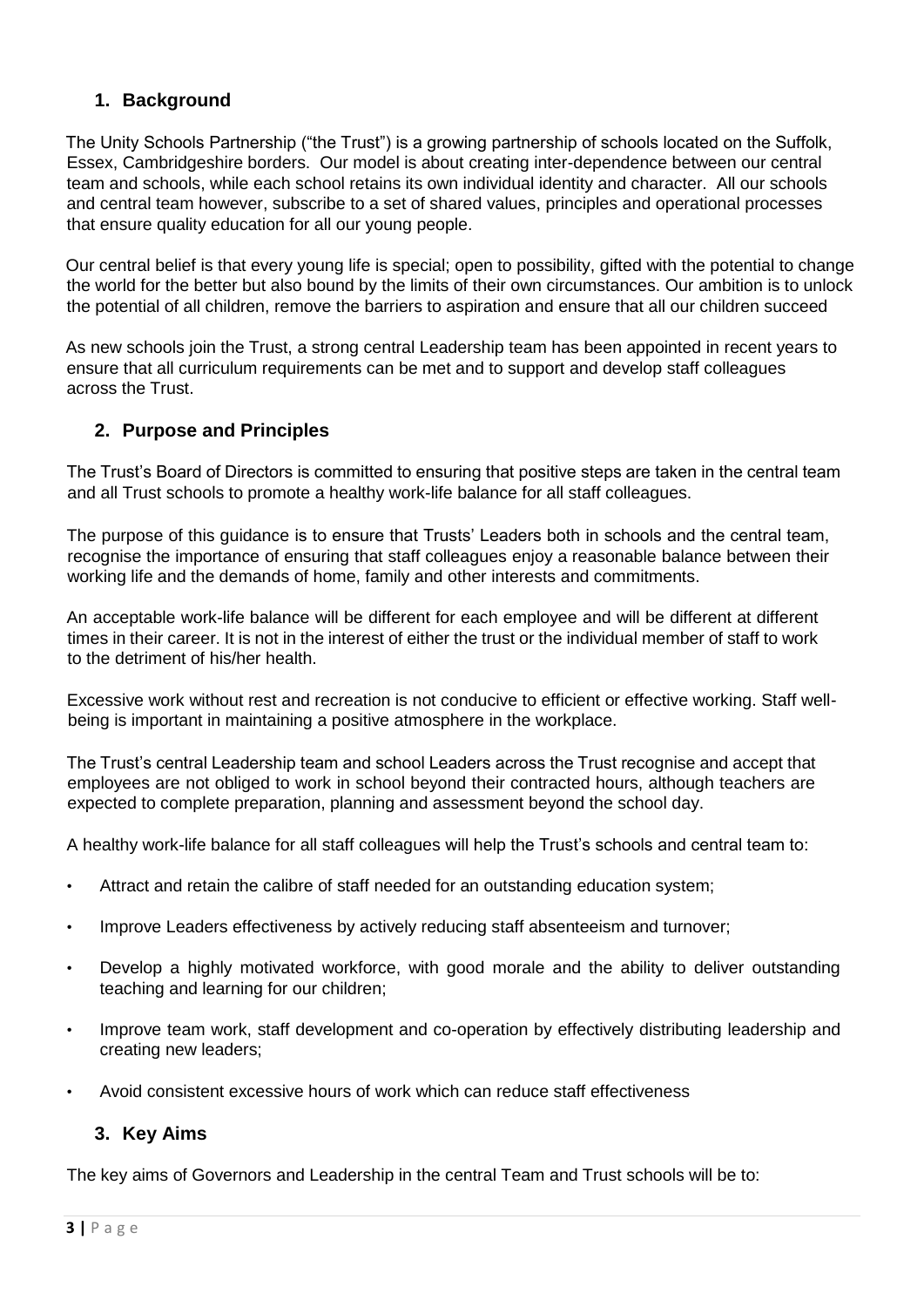- a. Put in place systems and arrangements which will support staff colleagues in their work;
- b. Continuously seek to improve workplace communications in a way which benefits the whole school workforce
- c. Acknowledge that the needs of the overall Trust, its schools and its staff are not static, but change over time and put in place arrangements to involve staff in management of change
- d. Acknowledge the need for leadership teams (including the governing body), Trades Unions/staff representatives and staff to discuss workable work life balance solutions positively and constructively;
- e. Encourage and promote a collaborative approach to meeting the needs of the Trusts' schools and all staff colleagues;
- f. Operate in a fair and consistent manner;
- g. Carefully plan and agree work-life balance solutions including flexible working practices where possible and appropriate, but without damaging the opportunities for pupils to achieve the best possible outcomes;
- h. Take into account the equality implications of any policies introduced;
- i. Communicate work-life balance practices to all staff colleagues, including regular consultations regarding proposed developments and changes to policies and procedures;
- j. Include a monitoring, evaluation and review mechanism, linked to performance management and the school improvement plan, for work-life balance initiatives and strategies.

#### <span id="page-3-0"></span>**4. Health, Safety and Welfare**

The Trust Board of Directors, Central Team, and all schools' Leaders recognise their duty to ensure the health, safety and welfare of all staff colleagues. This guidance will be implemented and will support all aspects of welfare which have been put in place to prevent and deal with workplace stress.

#### <span id="page-3-1"></span>**5. Commitment**

The following issues will be reviewed for inclusion in a programme of committing to and improving employees' work life balance and their well-being;

- a) **Unmeasured Working Time**: Where employees are contracted to work unmeasured time, for example the Leadership Team, the Governing Body undertakes to ensure that the central team and schools' requirements and expectations are reasonable.
	- **Employment Policies and Practice:** The Trust Board of Directors, Central Team and all schools' governing bodies undertake to adopt and apply the appropriate policies in respect of 'family friendly' employment, including consideration of part time working, flexible working patterns etc where this can be implemented without detriment to the operational requirements of the school.

The Headteacher and Leadership Team will adopt practices and provide clear guidance on time off for public or trade union duties, or for personal reasons, with reference to the Trust's Absence Management Policy.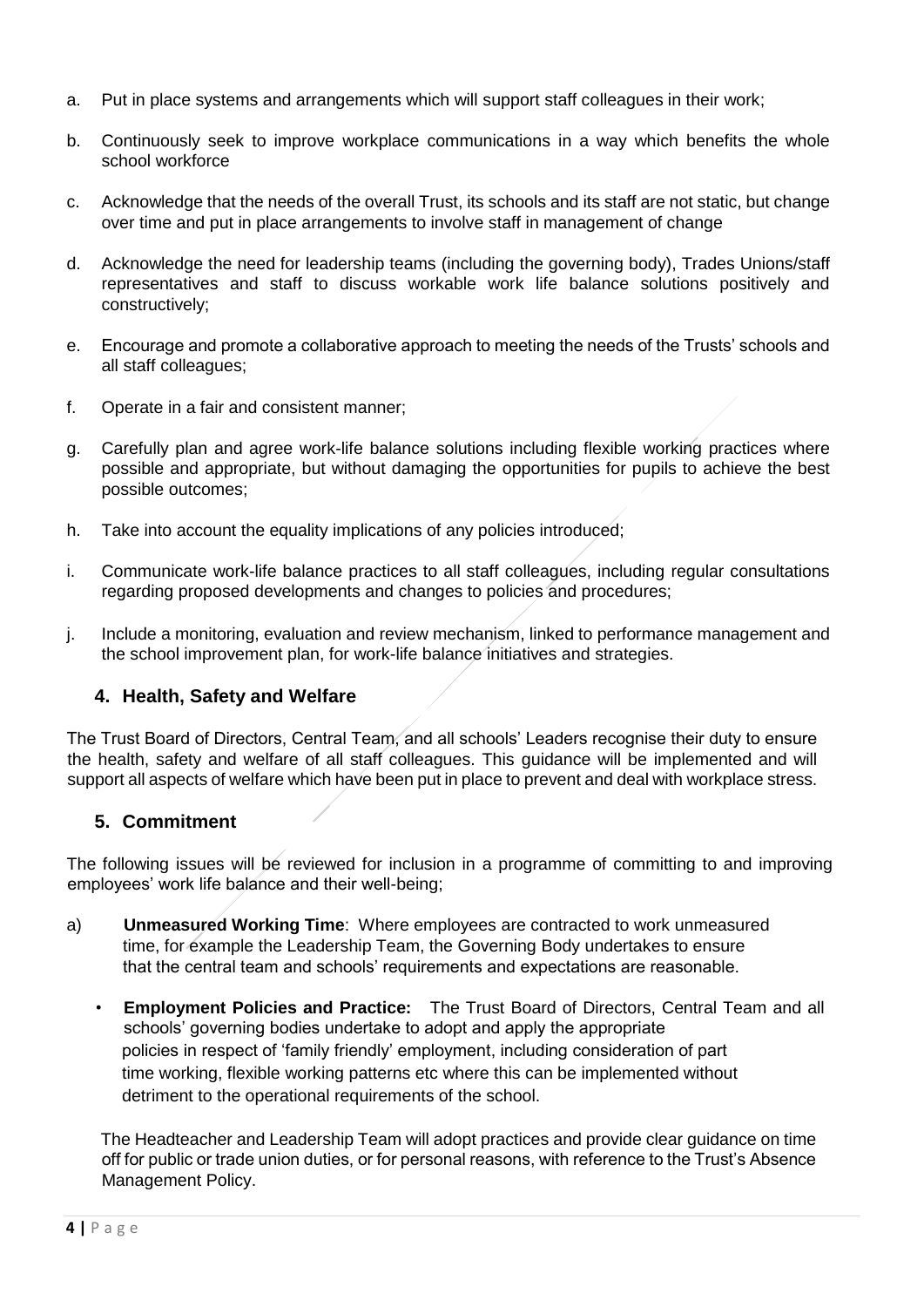b) **Individual and Team Workloads:** Leaders should aim for the school's timetable to reflect a fair and reasonable balance of work between different members of staff. Central team Leaders should aim for a fair distribution of work between employees. Leaders should ensure that new and emerging priorities are discussed with the employees affected and that ways of managing the implications for individual workloads are addressed.

All schools' Leaders will apply fairness and consistency in the allocation of nonteaching time for teaching staff. Cover staff and/or supply teachers will be employed wherever to meet the "rarely cover" requirements.

- c) **Planning and Preparation:** Schools' Leaders will aim to ensure that the requirement to prepare documentation should be no more elaborate than is necessary and consistent with its purpose. Planning and preparation time will be allocated in accordance with the Schools Teachers' Pay and Conditions Document (as amended).
- d) **Meetings:** Leaders will aim to ensure that patterns of meetings are appropriate to the requirements of the central team, whole school, faculties and departments etc. and that they are agreed in advance and that the pattern is adhered to.
	- Leaders convening meetings should specify a target finishing time and adhere to it.
	- Outcomes from meetings should be clear and concise and communicated effectively to all staff colleagues as appropriate.
	- Governing body should include wellbeing as a standard agenda item.
	- Staff meetings should include Staff Wellbeing as a standard agenda item at least once every half term.
- e) **Administration:** Administrative work should be delegated wherever possible to appropriate support staff and systems will be regularly reviewed. Requests for information, statistics, policies and similar will be assessed for their importance and benefit to the school and where possible will be collated by support staff.

#### <span id="page-4-0"></span>**6. Individual support and training**

- a) Appraisals will offer the opportunity for staff colleagues to raise with their reviewer any concerns which they may have about their workload or ability to balance work with other aspects of their life.
- b) Every Trust school will put in place a line management system in place for support and in addition, a member of the Schools' Leadership team will have responsibility for oversight of Wellbeing for all staff colleagues.
- c) The Headteacher or member of the leadership team in the school or within the Central Team will discuss concerns with any individual employee in order to agree the most appropriate support.
- d) Individual support via the Employee Assistance Programme provides a counselling, support service for any personal work or family issues. Details can be obtained via the HR helpdesk or within the staff room.
- e) The central team and all trust schools have free access to our Occupational Health Provider. This is an opportunity to discuss any health conditions and obtain feedback in the best possible way to manage or improve conditions to help employees carry out their duties or return to work.
- f) The central team and trust schools will apply consistency and fairness with regard to "personal & private" time allowances and appreciate the support all staff give these arrangements. Leadership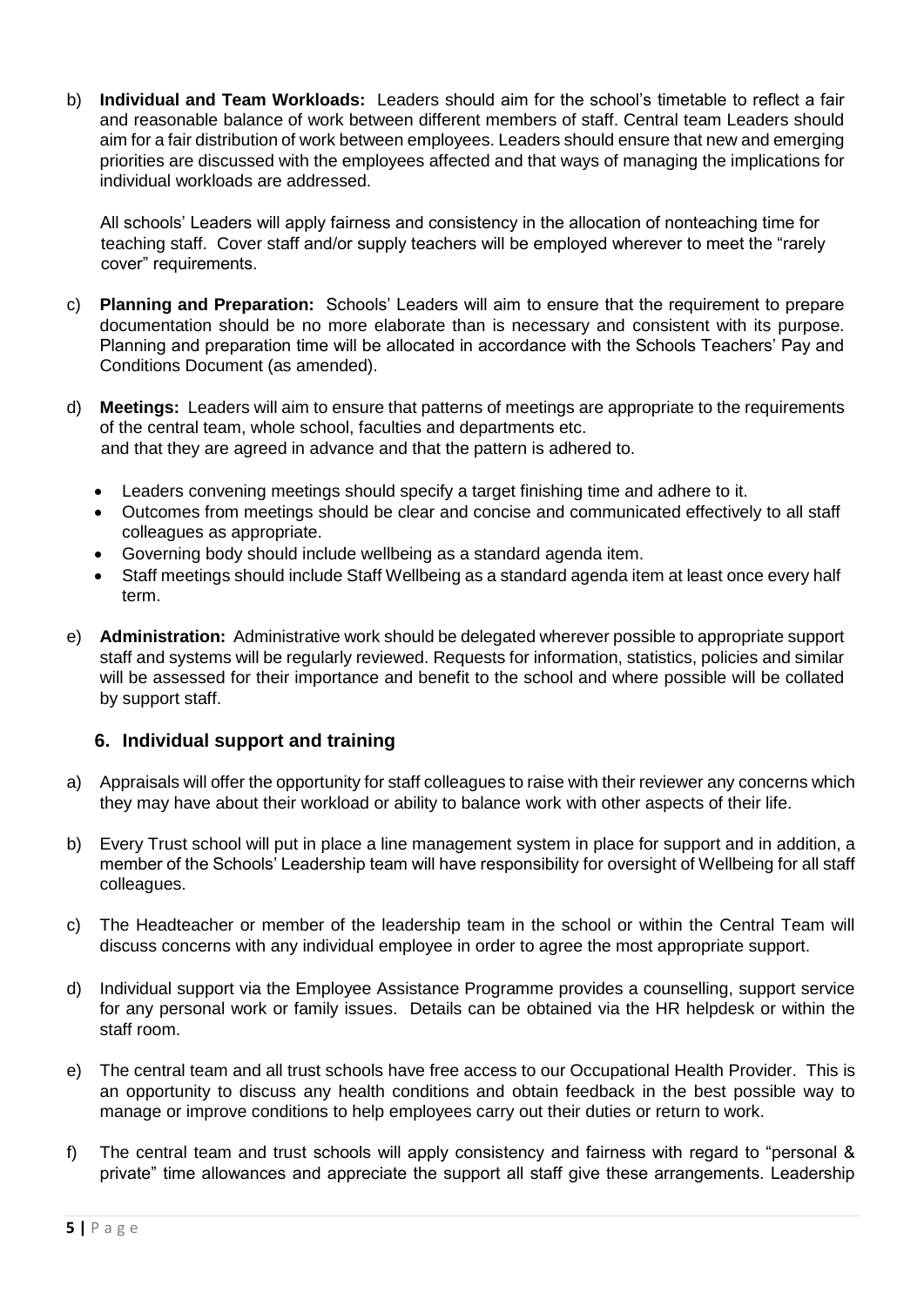teams and all staff colleagues should work together constructively and creatively to alleviate any workrelated problems.

### <span id="page-5-0"></span>**7. Responsibilities**

- a) Schools' Governing Bodies are responsible for the welfare of all staff and will monitor the effectiveness of these guidance notes through the Headteacher.
- b) The central team Leaders, Headteachers and School Leaderships teams are responsible for dealing with issues and incidents where the safety and welfare of staff are not in their best interests.
- c) All staff colleagues have a responsibility to raise awareness when concerns arise so that everybody can work together constructively to resolve the issue.
- d) All concerns will be treated with confidentiality.

## <span id="page-5-1"></span>**8. Additional Support and Services for staff**

- a) Representatives of recognised Trades Unions will be given reasonable access to the Headteacher.
- b) All Trust schools should make full and sustained use of Cover Supervisors and supply teachers to reduce cover undertaken by teaching staff;
- c) Administrative staff should be deployed in ways which most effectively support teaching and learning;
- d) Schools should schedule PD Days to allow time for consideration of staff wellbeing issues;
- e) All Trust schools and central team should consider use of staff questionnaires at regular intervals which include questions on staff working conditions. Results should be given careful consideration and, wherever possible and appropriate, action taken to respond to concerns raised.
- f) Trust schools should provide a forum which gives all staff colleagues, at least once each term, the opportunity to voice concerns and to have their views sought.
- g) Legislation which will be considered when promoting positive mental, physical and emotional wellbeing include, but not limited to:

Heath and Safety at Work Act 1974 Equality Act 2010 Working Time Regulations Employment Rights Act 1996 Employment Relations Act 1999

h) The trust has an HR team which can offer support and advice, initial contact can be made via the HR helpdesk, contactable on 01440 333401 or [HRHelpdesk@Unitysp.co.uk](mailto:HRHelpdesk@Unitysp.co.uk)